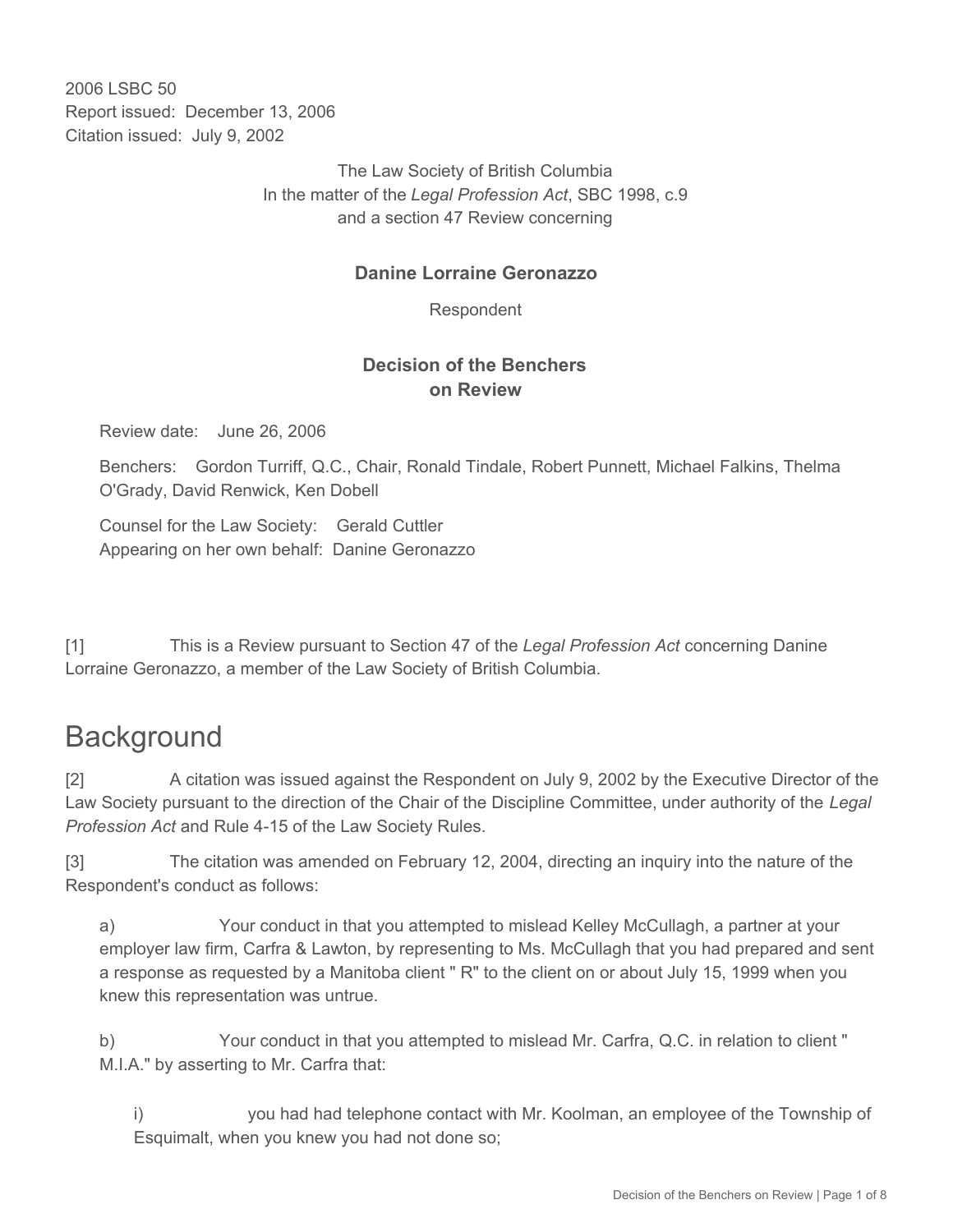ii) you had prepared and sent an affidavit to Mr. Wotherspoon, an employee of the Township of Esquimalt when you knew you had not done so.

c) Your conduct in that you attempted to misled Kelley McCullagh by representing to Ms. McCullagh that a submission on the " H" file had been sent to Workers' Compensation Board in September 1999 when you knew this representation to be untrue.

d) Your conduct in attempting to mislead the Law Society in the course of responding to its inquiries pursuant to the complaint of James Carfra, Q.C. by:

i) representing to the Law Society that you had prepared and sent a response to client " R" on or about July 15, 1999 when you knew this representation was not true;

- ii) representing to the Law Society that, in relation to client " M.I.A." you:
	- i. had telephone contact with Mr. Koolman when you knew you had not; and

ii. had prepared and sent an affidavit to Mr. Wotherspoon when you knew you had not done so;

iii. representing to the Law Society that you had prepared and sent a submission on the " H" file to the Workers' Compensation Board when you knew this representation was untrue.

e) Your conduct in that you attempted to mislead Nicholas A. Mosky, a partner in your employer law firm, Waddell Raponi, between in or about March and August 2001, by representing to Mr. Mosky that you had filed an appointment to assess the accounts of Waddell Raponi regarding the " R" clients, that you had served the clients by mail with the Appointment, and that the assessment hearing had been adjourned and reset, when you knew that these representations were untrue.

[4] On March 9, 10, and 11, 2004, and January 18, 2005, a hearing was held to inquire into the Respondent's conduct.

[5] On August 12, 2004, written reasons were issued by the Hearing Panel on Facts and Verdict.

[6] The Hearing Panel found that the Respondent had professionally misconducted herself on all five counts in the amended citation, except for 2(b)(i) above.

[7] On April 4, 2005, the Hearing Panel issued written reasons on Penalty.

[8] The Hearing Panel ordered that the Respondent be suspended from the practice of law until both of the following requirements are satisfied:

(a) The Respondent has entered into Practice Supervision Agreement for a period of two years after recommencing practice, as approved and thereafter supervised by the Law Society's Practice Standards Committee;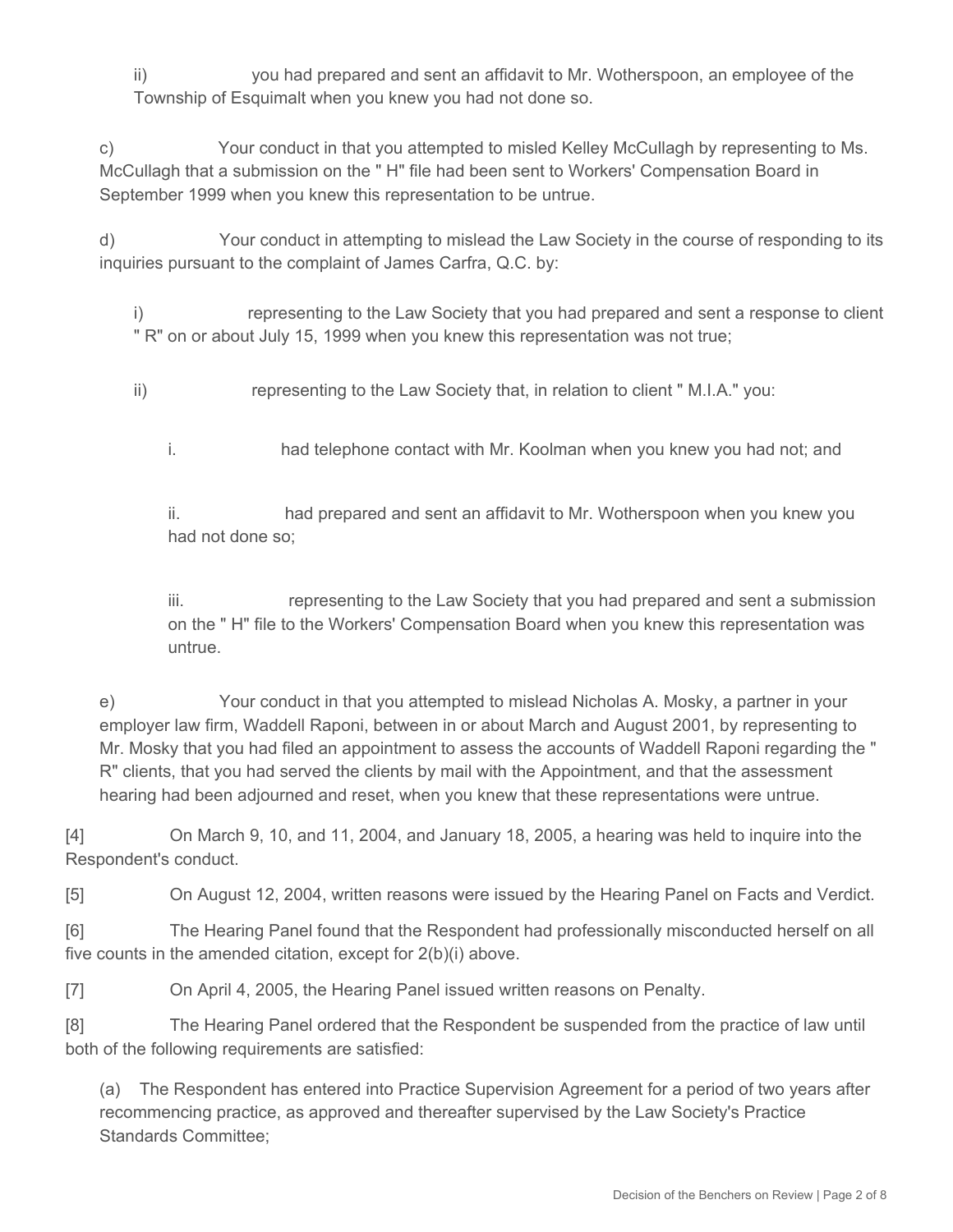(b) The Respondent certifies by letter to the Practice Standards Committee that, for the two year period of practice supervision, she will engage in the practice of law only as an employee, associate or partner, with two or more members of the Law Society who are not related to her by blood or marriage. For clarification, an office sharing practice situation will not satisfy this requirement.

[9] The Hearing Panel also ordered that the Respondent pay the costs of the disciplinary proceeding, excluding Panel fees. The costs itemized by the Law Society were not contested. The total costs payable are therefore \$29,283.73.

[10] It is from that decision on Penalty that the Law Society argues the Hearing Panel erred.

[11] A Section 47 Review was held on June 26, 2006, and these are our reasons.

#### **THE STANDARD OF REVIEW**

[12] Pursuant to section 47(5) of the *Legal Profession Act*, after the hearing, the Benchers may:

(a) confirm the decision of the Panel; or

(b) substitute a decision that the Panel could have made under the *Act* or Rules.

[13] The test to be applied by the Benchers on a Review under Section 47 is that of " correctness" .

[14] This standard is described in the decisions of the Benchers in the cases of *Law Society of BC v. Dobbin*, [1999] LSBC 27, *Law Society of BC v. McNabb*, [1999] LSBC 2, *Law Society of BC v. Hops*, [1999] LSBC 29 and *Law Society of BC v. Hordal*, 2004 LSBC 36.

[15] The Benchers must determine if the decision of the Hearing Panel was correct, and if it was not, the Benchers must substitute their own judgment.

#### **The Position of the Parties**

[16] The Law Society's position on this Review was that the Hearing Panel erred as follows:

(a) the Hearing Panel failed to address the fundamental question of whether a declaration should be made that the Respondent is, in all of the circumstances, unsuitable to practise law;

(b) the Law Society furthers argues, if such a declaration is made, it necessarily follows that the Respondent must be disbarred;

(c) that the Hearing Panel erred because it failed to recognize that, at the time the discipline violations were committed, the Respondent was practising under the supervision of established and responsible law firms, and as such, there was no evidentiary basis upon which it could be found that the Hearing Panel's decision to impose " practice supervision" would protect the public from further attempts by the Respondent to mislead; and

(d) finally, the Hearing Panel erred because its decision would fetter the discretion of the Credentials Committee on a future Panel in the event that the Respondent applies for reinstatement, as she is no longer a member of the Law Society. The Law Society argues that the decision may result in confusion and inconsistency regarding the role of the Credentials Committee or a future Hearing Panel that may be required to inquire into her character and reputation.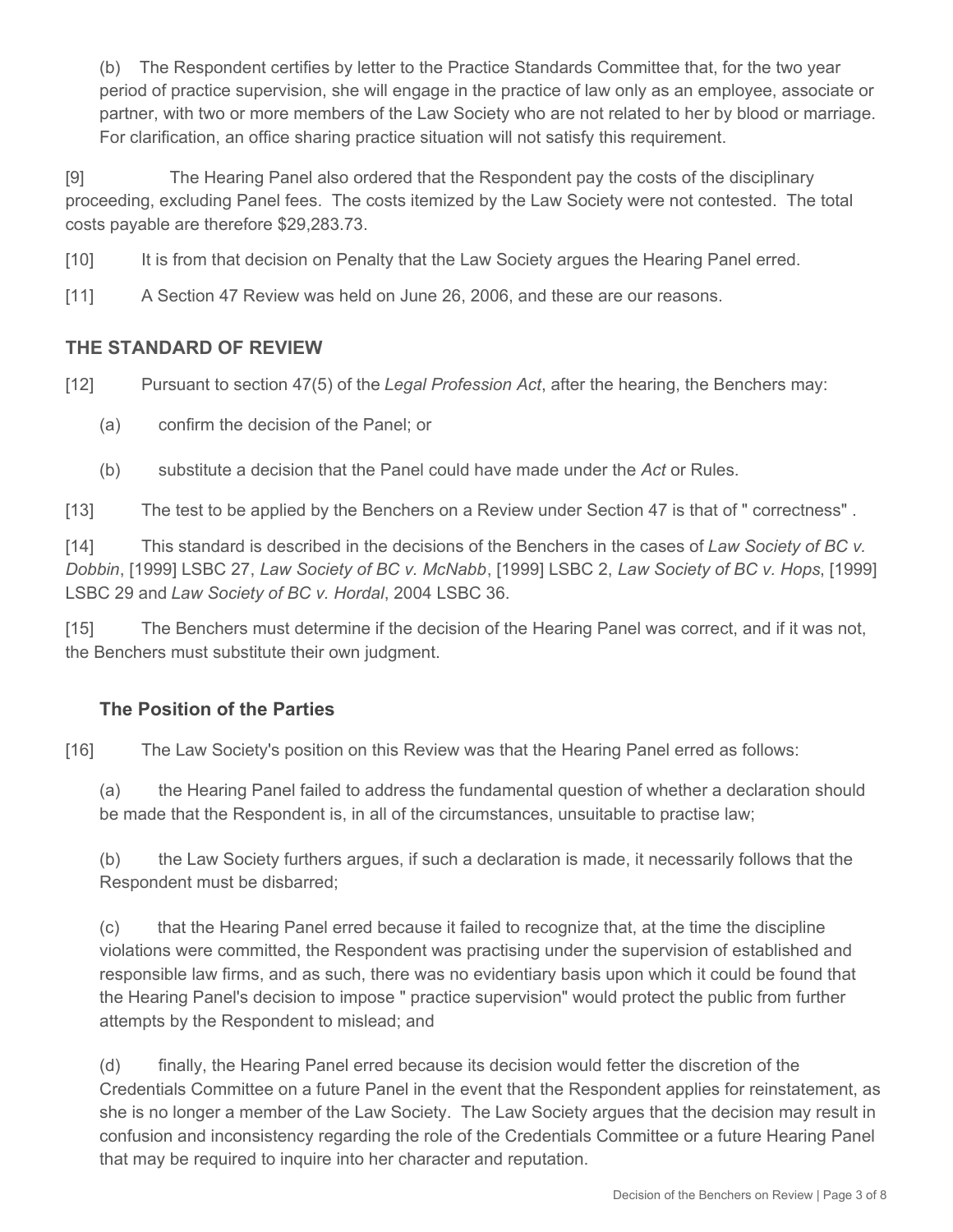[17] The Respondent arques as follows:

(a) that the issue of unsuitability to practise law was considered by the Hearing Panel, as was the issue of disbarment;

(b) that the Law Society's argument was not that the option of a suspension was inappropriate and, therefore, could not be said to be incorrect;

- (c) that the Credentials Committee would not be prevented from carrying on its inquiries.
- [18] The *Legal Profession Act* provides:
	- 3 It is the object and duty of the society
		- (a) to uphold and protect the public interest in the administration of justice by
			- (i) preserving and protecting the rights and freedoms of all persons,
			- (ii) ensuring the independence, integrity and honour of its members, and

(iii) establishing standards for the education, professional responsibility and competence of its members and applicants for membership, and

- (b) subject to paragraph (a),
	- (i) to regulate the practice of law, and
	- (ii) to uphold and protect the interests of its members.

[19] In *McKee v. College of Psychologists (British Columbia)* (1994), 95 BCLR (2d) 66 (CA), Mr. Justice Finch (as he then was) wrote for the Court:

In cases of professional discipline there is an aspect of punishment to any penalty which may be imposed and in some ways the proceedings resemble sentencing in a criminal case. However, where the legislature has entrusted the disciplinary process to a self-governing professional body, the legislative purpose is regulation of the profession in the public interest. The emphasis must clearly be upon the protection of the public interest, and to that end, an assessment of the degree of risk, if any, in permitting a practitioner to hold himself out as legally authorized to practise his profession.

[20] The Hearing Panel, in its decision on Penalty (*Law Society of BC v. Geronazzo*, 2005 LSBC 12) at page 3, paragraph 2, found as follows:

(a) These findings are of significant misconduct. The choice of sentence is stark-suspend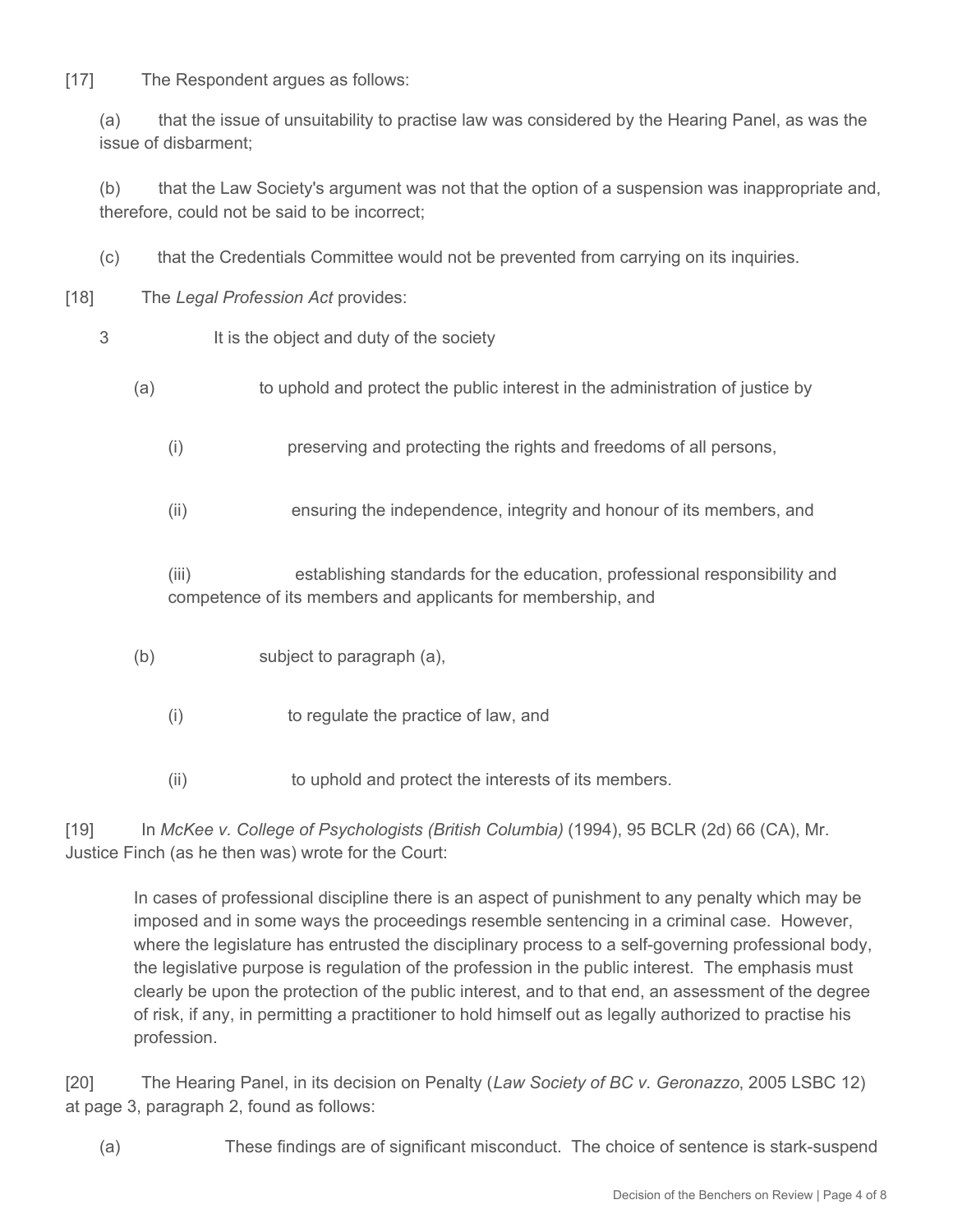for a period of time or disbar.

Further on at paragraph 3 the Panel stated:

We have considered the evidence in the four days of hearing to see if this evidence suggested any explanation for this behavior, and have found no explanation.

In paragraph 4, the Panel found as follows:

Ms. Geronazzo's actions, as we have found them to be, were without discernible motive in terms of material advantage. There was no personal monetary benefit and certainly no advancement for her within the firm. Although some of Ms. Geronazzo's statements were made to people outside her law firm, they were not such as to promote the reputations of her respective employer law firms. Her misrepresentations were not, in relative terms, serious. Because of the responsible efforts of the respective law firms, no client suffered.

Finally, the Hearing Panel, at paragraph 6 of the decision, stated as follows:

The above considerations suggest that the penalty should be toward the lower end of the scale. It is true that Ms. Geronazzo continues to maintain that she was telling the truth, which is not a situation conducive to remorse, mitigation or reduced likelihood to re-offend. Nevertheless, a severe penalty will not achieve any epiphany for Ms. Geronazzo, bearing in mind that she has not renewed her membership in the Law Society. As for the remediative aspect and the protection of the public aspect of our sentencing considerations, we think they are best served by imposing extensive period of practice supervision in a setting of two or more members.

[21] Is the Respondent unsuitable to practise law? Being truthful is a basic requirement when considering whether a person is suitable to practise law.

[22] The discipline violations in total and the misleading of the Law Society, coupled with the absence of any rational or reasonable explanation for the conduct, putting it in a context that would enable the Law Society to have some confidence that such conduct would not occur again, is the most troubling aspect of this matter.

[23] This is not to say that her lack of admission should result in a greater penalty than had she admitted her misconduct.[1]

[24] The burden of proof as to all material facts is on the Law Society. In *Law Society of BC v. Hops*  (*supra*) the Benchers stated that:

The standard of proof is higher than a mere balance of probabilities but short of proof beyond a reasonable doubt. The standard must be proportional to the seriousness of the consequences of such findings to the member's professional career and status in the community.

[25] What has not been established by the Law Society is that there is a continuing lack of good character and fitness to practise law. While at present the Respondent should not be practising, the evidence does not establish that this will necessarily be the case in the future.

[26] The Law Society has relied on *McNabb* (*supra*) in which the Hearing Panel found that Mr. McNabb was " fundamentally dishonest" . In *McNabb* each incident of dishonesty was found to be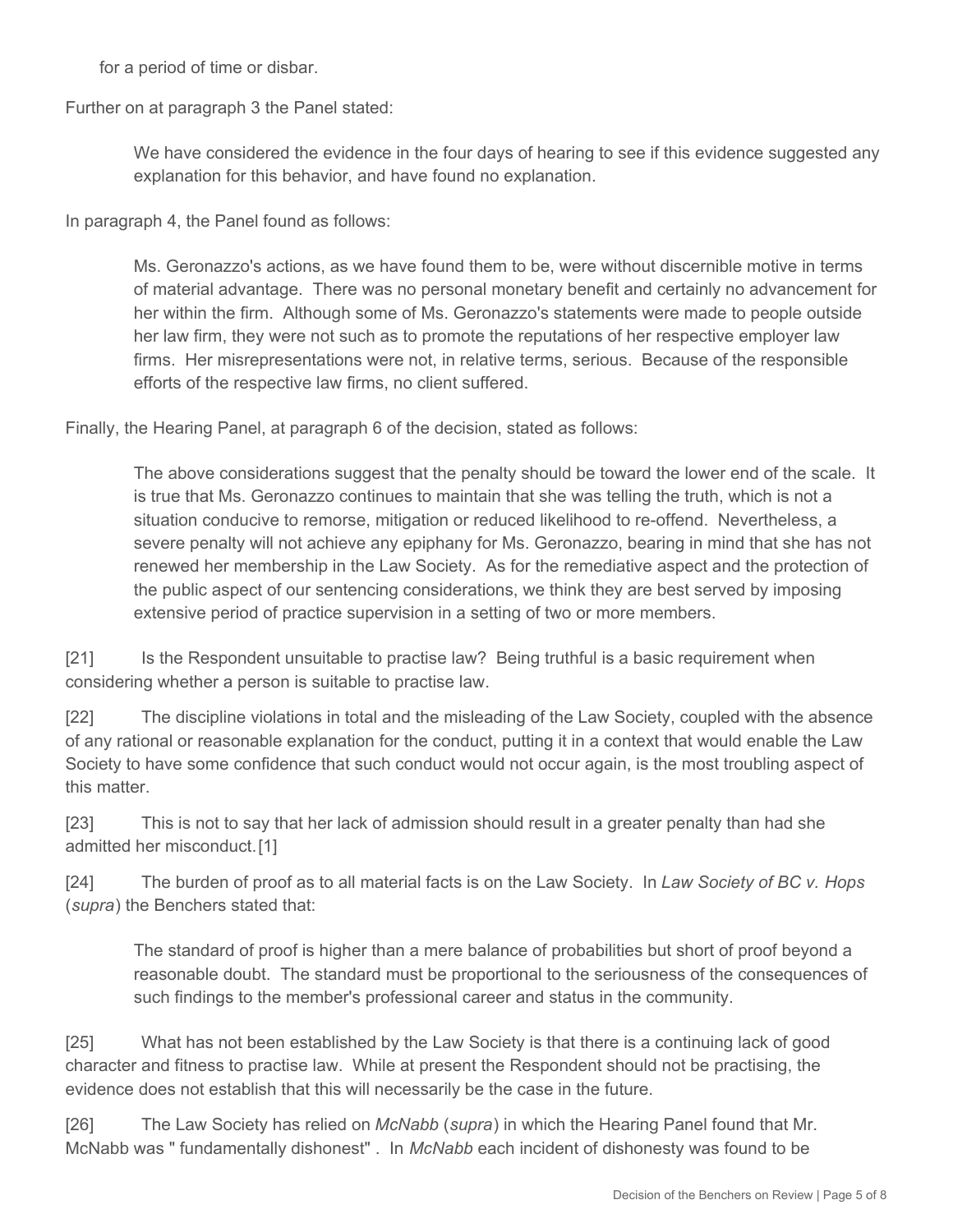significant on its own and as part of a pattern. The acts were found to have occurred to obtain an advantage for either Mr. McNabb or his client. He was ordered disbarred.

[27] *McNabb* is distinguishable from the case at bar, as Mr. McNabb's actions were much further down the spectrum of dishonesty. Other decisions illustrate the range of misconduct and the resulting penalty imposed.

[28] In *Hordal* (*supra*) the solicitor breached his undertaking and deceived other counsel. The Panel found that the violation of the duty of honesty and a breach of undertaking amounted to grave misconduct. The penalty was increased from the two months imposed by the Hearing Panel to six months.

[29] In *Law Society of BC v. Pierce*, [2001] LSBC 16, the respondent was suspended for nine months for both professional misconduct and conduct unbecoming a member of the Society, where Mr. Pierce was found to have been prepared to, in effect, blackmail a former client for personal gain and to have been prepared to mislead the Court by destroying or twisting evidence to suit his personal gain.

[30] The conduct of the Respondent is of serious concern. This is not a case of a single act of dishonesty. However, it is the view of the Benchers that disbarment is not warranted in this instance. Disbarment is too harsh a punishment for the Respondent. We are not satisfied that disbarment is the only means by which the public can be protected from further acts of misconduct. [2]

[31] Having said that, we add that, ironically, a disbarred lawyer can apply for reinstatement at any time but a suspended lawyer cannot practise again until his or her suspension has been fully served. It follows that a long suspension could, in one way, operate more harshly than a disbarment because it is at least possible, however unlikely, that a disbarred lawyer could prove his or her fitness relatively quickly, faster than a lawyer serving a long suspension could return to practice. Happily, we do not need to try to resolve that conundrum on this Review application.

[32] Mr. Hinkson, counsel for the Respondent at the hearings on Verdict and Penalty, advised the Panel on Verdict that his instructions constrained his submissions due to the Respondent's concerns respecting the disclosure of significant personal information. As a result, he advised that he would not disclose some of what a Panel might otherwise anticipate hearing.

[33] The Respondent is no longer a member of the Law Society, having let her membership lapse. Pursuant to section 19 of the *Legal Profession Act*, she may not be reinstated unless the Benchers are satisfied that she is of good character and repute and is fit to become a barrister and solicitor of the Supreme Court.

[34] The lack of any rational or reasonable explanation for the conduct leads us to the conclusion that we cannot, at this time, be assured that such conduct will not occur again. This does not mean that, in future, the Credentials Committee or another Law Society Panel will not be satisfied that a return to practice by the Respondent will not be contrary to the public interest.

[35] The Law Society also argued that the Panel on Penalty imposed supervisory provisions when the evidence indicated that practice supervision would not protect the public. This submission was based on the fact that the Hearing Panel failed to recognize that, when the discipline violations occurred, the Respondent was in fact under the supervision of others. She misled those individuals, effectively undermining any practical supervision.

[36] It is clear from the evidence that the responsible law firms were able to detect the Respondent's deceptions and correct them. There is, however, no evidence that the law firms were supervising the Respondent with a view to correcting the obvious time management difficulties that she was encountering.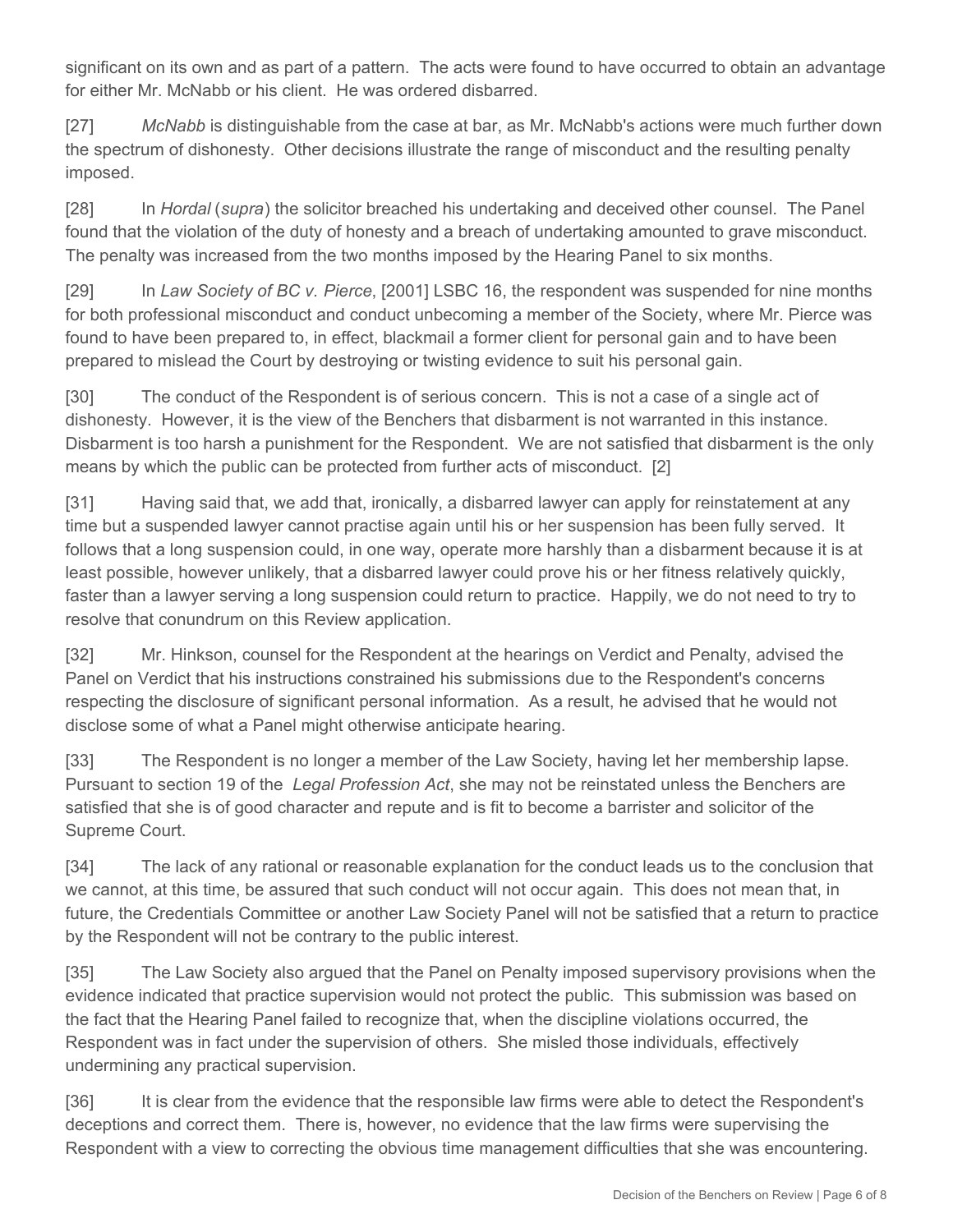If the Respondent was able to enter into a Practice Supervision Agreement, that would provide a safeguard for both the protection of the public and for the Respondent.

[37] The final submission of the Law Society is that the Panel on Verdict fettered the discretion of the Credentials Committee or a future panel should the Respondent apply for reinstatement. The decision suggests that, if the Respondent applies for reinstatement, she could immediately be admitted and then suspended pending satisfying the practice supervision conditions. This implies that an inquiry into her character and reputation would not be required if she met the conditions imposed at that time.

[38] The ordered suspension, subject to conditions, was no effective punishment for the proved misconduct because it would be open to the Respondent to have satisfied the conditions immediately, in which case she would have avoided punishment altogether, or nearly so.

[39] The penalty imposed by the Panel does not address the need to protect the public interest in the administration of justice by ensuring that it is clearly understood that serious consequences will result for lawyers who try to mislead their colleagues in order to avoid detection for not having served clients diligently and then try to mislead the Law Society in the course of its investigation into the alleged misconduct.

[40] The interests of the public are best protected by imposition of a suspension with conditions. The result is reinstatement of the Respondent will only occur if she is found, at the time of reinstatement, to be fit to become a barrister and solicitor of the Supreme Court and meets the conditions imposed.

# Decision

[41] We accept that there are degrees of misleading conduct and accept that the Respondent's misconduct was of a lesser degree, although still serious. We are satisfied, in all of the circumstances, that a suspension of six months from the date of issuance of this decision is the appropriate penalty. We choose six months, and not the two years proposed by counsel for the Law Society, if disbarment was to be rejected as inappropriate, for the Respondent's misconduct seems to us to be less serious than the misconduct of Mr. Pierce, as described in *Law Society of BC v. Pierce*, (*supra*). Mr. Pierce was suspended for nine months.

[42] For the purposes of the disposition of this Review application, it is irrelevant that the Respondent will have to apply for reinstatement when her suspension has been served. The requirement that she must apply for reinstatement results from her having decided to relinquish her membership in the Law Society, not from the ordered suspension. As must any applicant, she will have to prove her fitness to the Credentials Committee should she make a reinstatement application. If she makes that application and proves her fitness before the suspension is fully served, she will nonetheless be disqualified from the practice of law until the suspension has run its course. [3] The conditions imposed by the Panel and accepted on this Review are not intended to fetter the discretion of the Credentials Committee on any reinstatement application.

[43] The Respondent had requested that she not be identified in the publication of these reasons. That request is not granted, as we have imposed a penalty that includes a suspension and pursuant to Rule 4-38.1(1), (3) and (7) publication must occur.

[44] We order that:

1. The Respondent be suspended from the practice of law for a period of six months from the date of issuance of this decision.